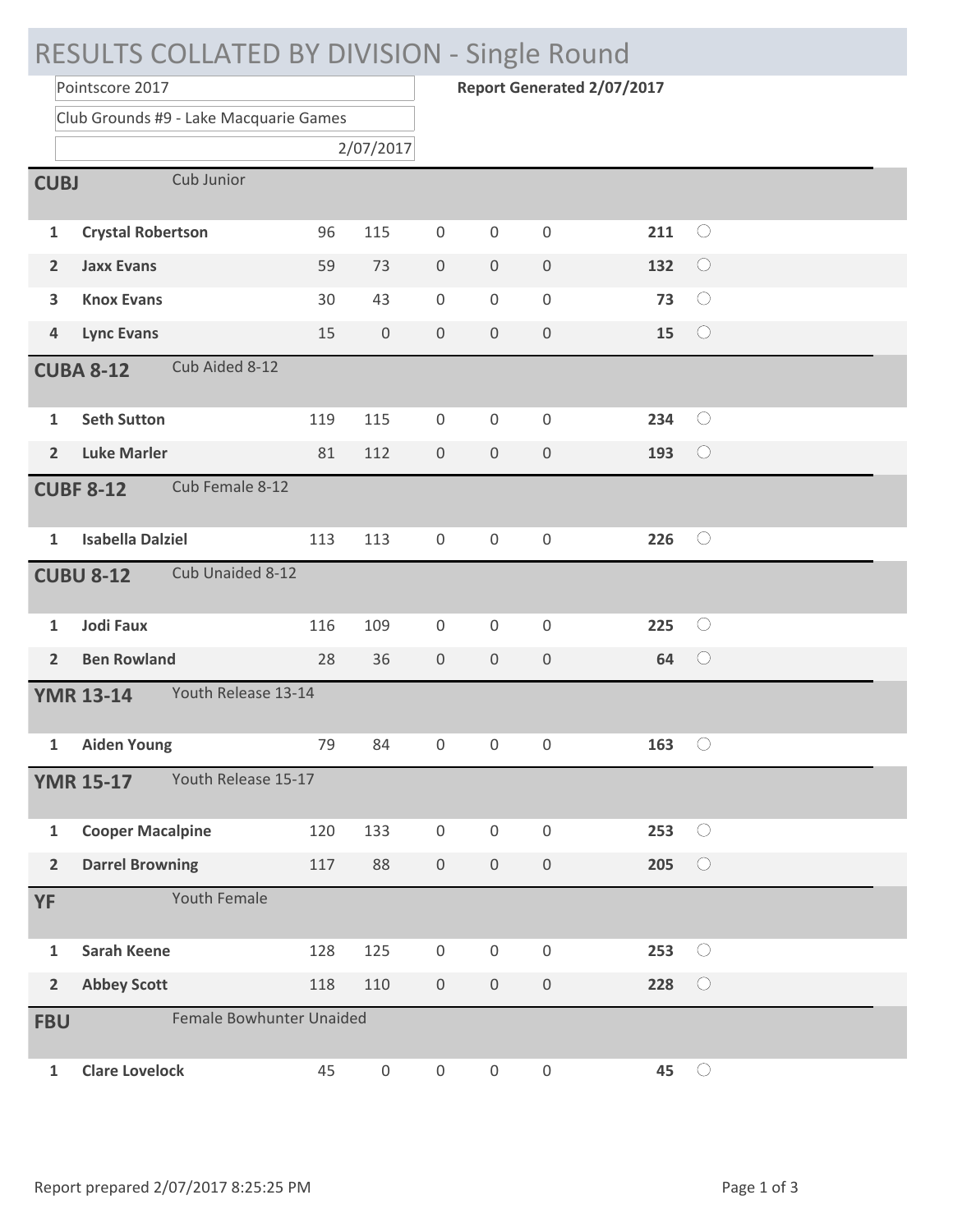Pointscore 2017

Club Grounds #9 - Lake Macquarie Games

| 2/07/2017                                          |                        |     |     |                     |                  |                  |     |            |  |
|----------------------------------------------------|------------------------|-----|-----|---------------------|------------------|------------------|-----|------------|--|
| Traditional<br><b>TRAD</b>                         |                        |     |     |                     |                  |                  |     |            |  |
| $\mathbf{1}$                                       | <b>Daniel Ross</b>     | 98  | 89  | $\mathbf 0$         | $\boldsymbol{0}$ | $\mathbf 0$      | 187 | $\bigcirc$ |  |
| $\overline{2}$                                     | <b>David Saillard</b>  | 80  | 84  | $\boldsymbol{0}$    | $\boldsymbol{0}$ | $\boldsymbol{0}$ | 164 | $\bigcirc$ |  |
| 3                                                  | <b>Michelle Ross</b>   | 48  | 66  | $\boldsymbol{0}$    | $\boldsymbol{0}$ | $\boldsymbol{0}$ | 114 | $\bigcirc$ |  |
| $\overline{4}$                                     | <b>Colin Reichel</b>   | 61  | 49  | $\boldsymbol{0}$    | $\boldsymbol{0}$ | $\boldsymbol{0}$ | 110 | $\bigcirc$ |  |
| 5                                                  | <b>Nathan McKerrow</b> | 42  | 61  | $\boldsymbol{0}$    | $\boldsymbol{0}$ | $\boldsymbol{0}$ | 103 | $\bigcirc$ |  |
| 6                                                  | <b>Josh Dumsa</b>      | 77  | 0   | $\boldsymbol{0}$    | $\boldsymbol{0}$ | $\boldsymbol{0}$ | 77  | $\bigcirc$ |  |
| $\overline{7}$                                     | <b>Craig Reay</b>      | 35  | 0   | $\boldsymbol{0}$    | $\boldsymbol{0}$ | $\boldsymbol{0}$ | 35  | $\bigcirc$ |  |
| <b>Master Senior Release &gt; 50</b><br><b>MSR</b> |                        |     |     |                     |                  |                  |     |            |  |
| $\mathbf{1}$                                       | <b>Steven McNicoll</b> | 135 | 130 | $\boldsymbol{0}$    | $\boldsymbol{0}$ | $\mathbf 0$      | 265 | $\bigcirc$ |  |
| $\overline{2}$                                     | <b>Darren Ross</b>     | 132 | 127 | $\boldsymbol{0}$    | $\boldsymbol{0}$ | $\boldsymbol{0}$ | 259 | $\bigcirc$ |  |
| 3                                                  | <b>Norman Sager</b>    | 131 | 126 | $\boldsymbol{0}$    | $\boldsymbol{0}$ | $\boldsymbol{0}$ | 257 | $\bigcirc$ |  |
| $\overline{4}$                                     | <b>Mark Firth</b>      | 120 | 126 | $\boldsymbol{0}$    | $\boldsymbol{0}$ | $\boldsymbol{0}$ | 246 | $\bigcirc$ |  |
| 5                                                  | <b>Paul Jurskis</b>    | 133 | 110 | $\boldsymbol{0}$    | $\boldsymbol{0}$ | $\boldsymbol{0}$ | 243 | $\bigcirc$ |  |
| 6                                                  | <b>Steve Cheetham</b>  | 64  | 81  | $\mathbf 0$         | $\overline{0}$   | $\boldsymbol{0}$ | 145 | $\bigcirc$ |  |
| $\overline{7}$                                     | <b>Gary Young</b>      | 127 | 15  | $\boldsymbol{0}$    | $\boldsymbol{0}$ | $\boldsymbol{0}$ | 142 | $\bigcirc$ |  |
| Senior Master Class >65<br><b>SMC</b>              |                        |     |     |                     |                  |                  |     |            |  |
| 1                                                  | <b>Allan Park</b>      | 116 | 135 | $\mathbf 0$         | 0                | $\mathbf 0$      | 251 | $\bigcirc$ |  |
| $\overline{2}$                                     | <b>Tom Hancock</b>     | 123 | 113 | $\boldsymbol{0}$    | $\mathbf 0$      | $\mathbf 0$      | 236 | $\bigcirc$ |  |
| HC                                                 | <b>Hunter Class</b>    |     |     |                     |                  |                  |     |            |  |
| $\mathbf 1$                                        | <b>Colin Keene</b>     | 133 | 140 | $\boldsymbol{0}$    | $\boldsymbol{0}$ | $\boldsymbol{0}$ | 273 | $\bigcirc$ |  |
| $\overline{2}$                                     | <b>Phillip Brown</b>   | 136 | 130 | $\boldsymbol{0}$    | $\mathbf 0$      | $\boldsymbol{0}$ | 266 | $\bigcirc$ |  |
| 3                                                  | <b>Michael McRae</b>   | 117 | 144 | $\boldsymbol{0}$    | $\,0\,$          | $\boldsymbol{0}$ | 261 | $\bigcirc$ |  |
| 4                                                  | <b>Craig Robertson</b> | 120 | 134 | $\boldsymbol{0}$    | $\mathbf 0$      | $\boldsymbol{0}$ | 254 | $\bigcirc$ |  |
| 5                                                  | <b>James Cooze</b>     | 118 | 134 | $\boldsymbol{0}$    | $\boldsymbol{0}$ | $\boldsymbol{0}$ | 252 | $\bigcirc$ |  |
| $\boldsymbol{6}$                                   | <b>Peter Scoles</b>    | 118 | 123 | $\boldsymbol{0}$    | $\boldsymbol{0}$ | $\boldsymbol{0}$ | 241 | $\bigcirc$ |  |
| $\overline{7}$                                     | <b>Michael Evans</b>   | 106 | 127 | $\mathsf{O}\xspace$ | $\boldsymbol{0}$ | $\boldsymbol{0}$ | 233 | $\bigcirc$ |  |
| ${\bf 8}$                                          | <b>Derek Marler</b>    | 123 | 108 | $\mathsf{O}\xspace$ | $\boldsymbol{0}$ | $\,0\,$          | 231 | $\bigcirc$ |  |